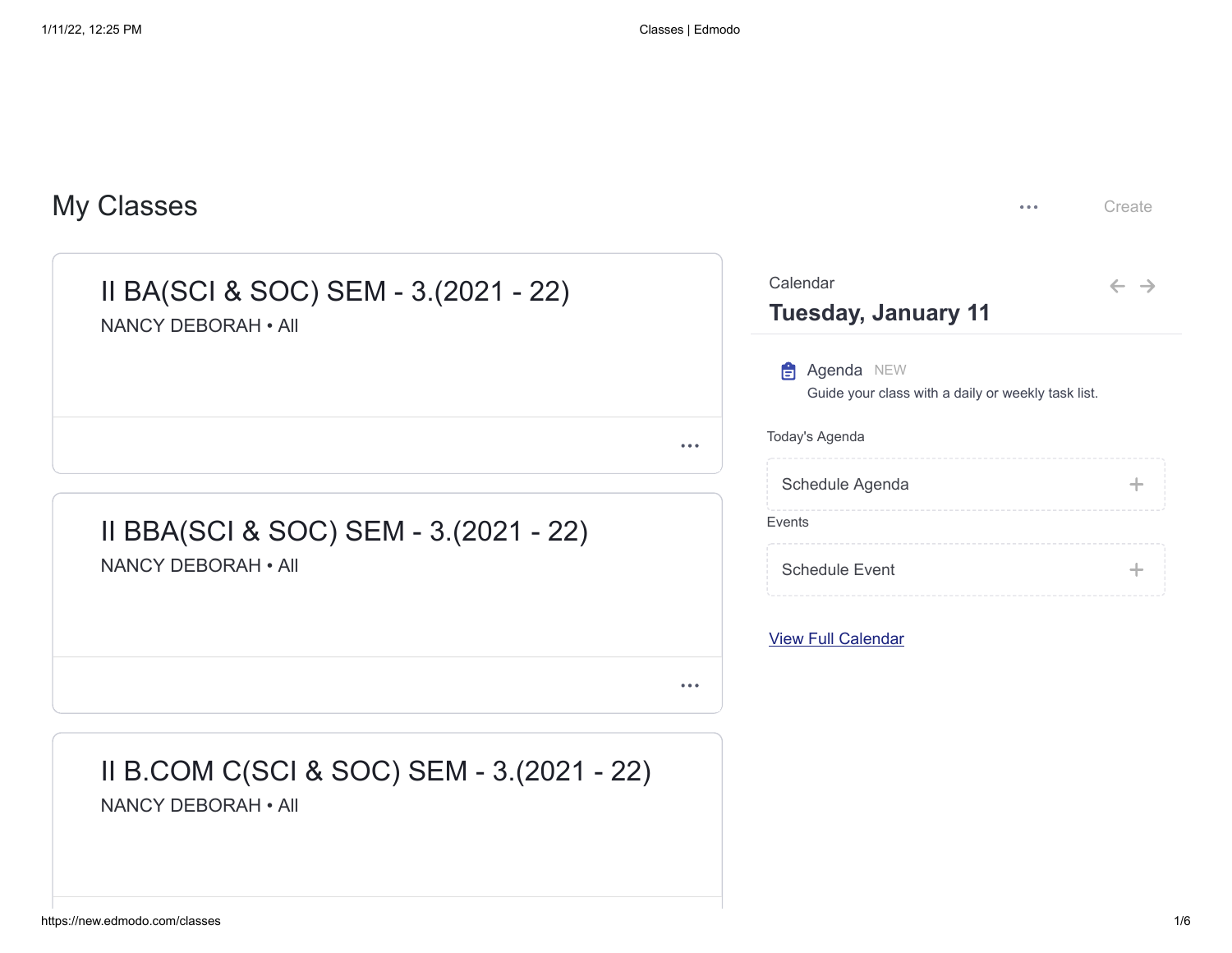1/11/22, 12:25 PM Classes | Edmodo

 $\ddot{\bullet}$ 

# II B.COM B(SCI & SOC) SEM - 3.(2021 - 22) NANCY DEBORAH • All

 $\bullet$   $\bullet$   $\bullet$ 

#### II B.COM A(SCI & SOC) SEM - 3.(2021 - 22) NANCY DEBORAH • All

 $\bullet$   $\bullet$   $\bullet$ 

I B.COM A (EVS - MAY - SEP 2021)

NANCY DEBORAH • Environmental Science

 $\bullet$   $\bullet$   $\bullet$ 

#### I B.COM B (EVS - MAY - SEP 2021)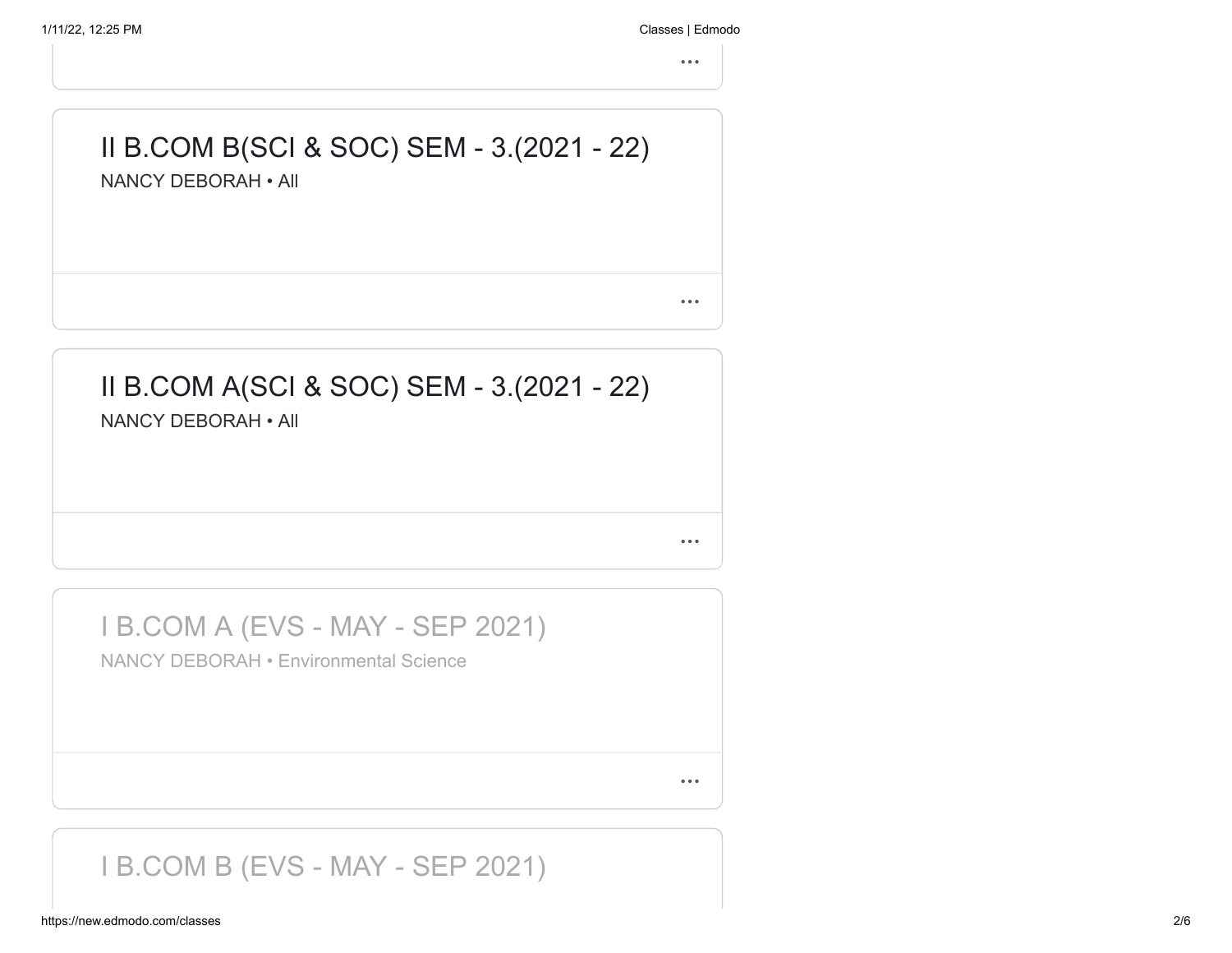| <b>NANCY DEBORAH • Environmental Science</b>                                               |  |
|--------------------------------------------------------------------------------------------|--|
|                                                                                            |  |
| <b>I B.COM C (EVS - MAY - SEP 2021)</b><br><b>NANCY DEBORAH • Environmental Science</b>    |  |
|                                                                                            |  |
| <b>I B.Sc (ENVIRONMENTAL SCIENCE) 2020</b><br><b>NANCY DEBORAH • Environmental Science</b> |  |

# I BA (ENVIRONMENTAL SCIENCE) 2020

NANCY DEBORAH • Environmental Science

 $\bullet$   $\bullet$   $\bullet$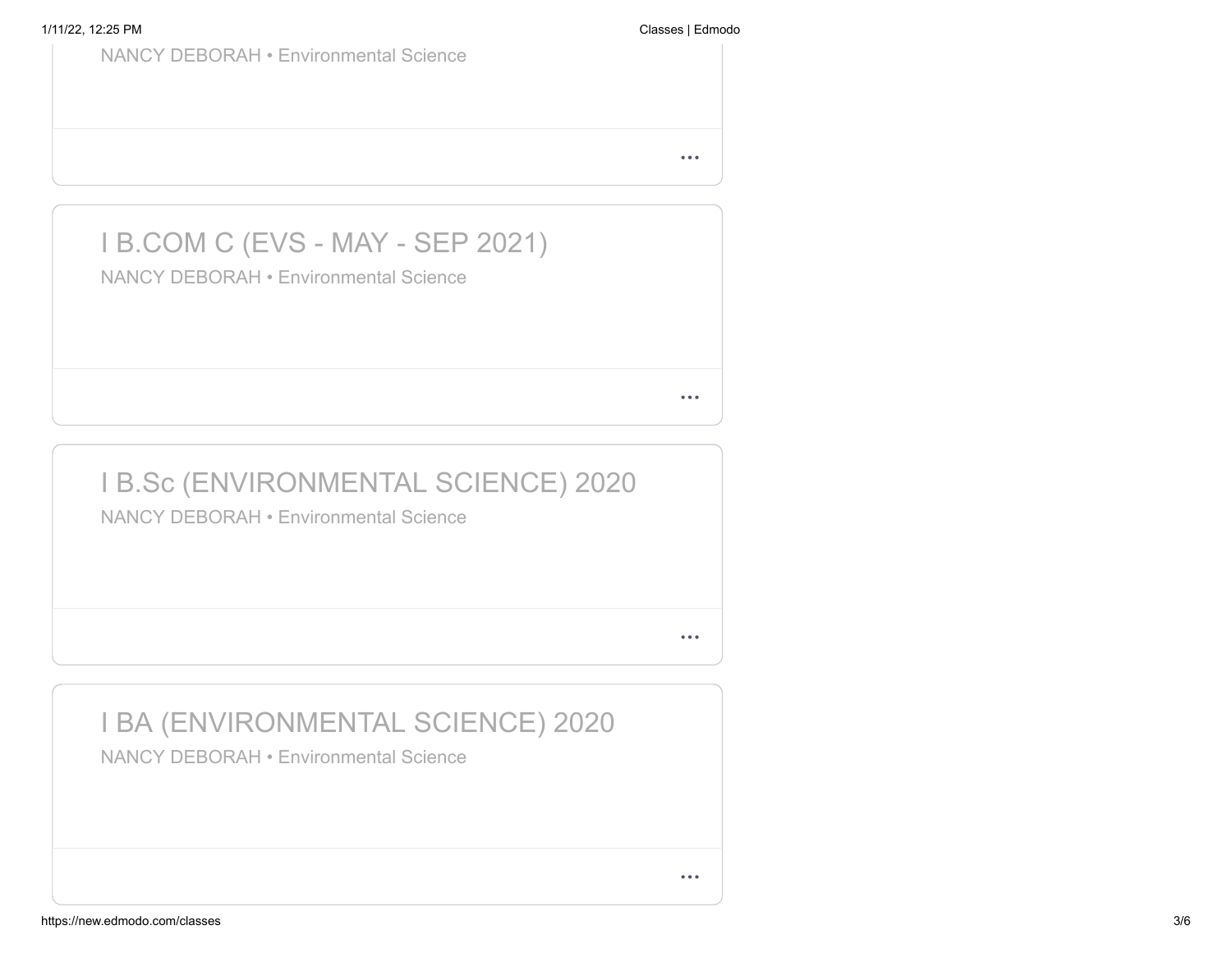#### I BBA (EVS - MAY - SEP 2021)

NANCY DEBORAH • Environmental Science

 $\bullet$   $\bullet$   $\bullet$ 

 $\bullet$   $\bullet$   $\bullet$ 

 $\bullet$   $\bullet$   $\bullet$ 

# I BCA (ENVIRONMENTAL SCIENCE) 2020

NANCY DEBORAH • Environmental Science

# II B. COM 'A' (SCIENCE AND SOCIETY) 2020

NANCY DEBORAH • Basic Science

II B. COM 'B' (SCIENCE AND SOCIETY) 2020

NANCY DEBORAH • Basic Science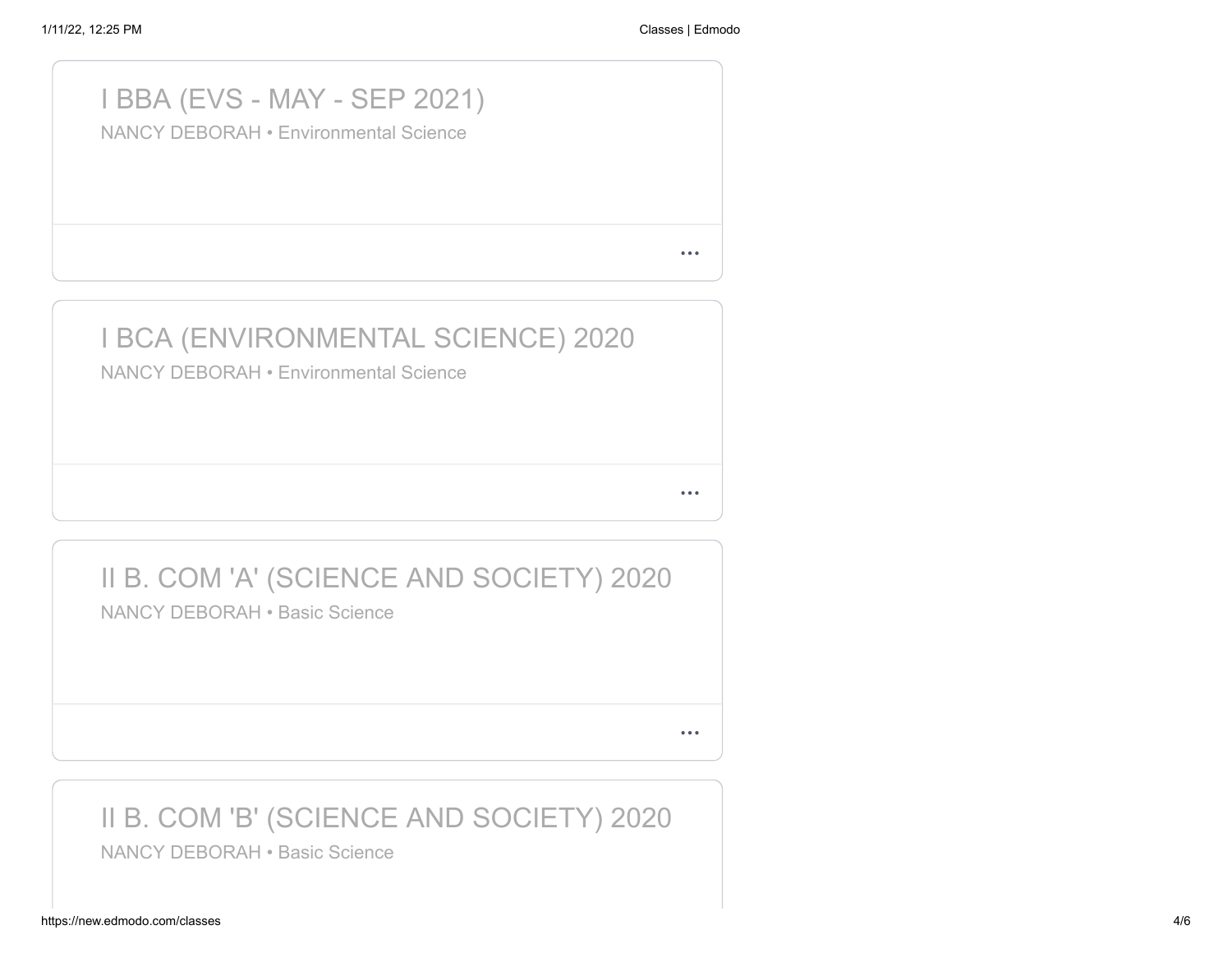$\bullet$   $\bullet$   $\bullet$ 

# II B. COM 'C' (SCIENCE AND SOCIETY) 2020

NANCY DEBORAH • Basic Science

 $\bullet$   $\bullet$   $\bullet$ 

### II BA SCIENCE & SOCIETY - 2020

NANCY DEBORAH • Environmental Science

 $\bullet$   $\bullet$   $\bullet$ 

#### II BBA (SCIENCE AND SOCIETY) 2020 NANCY DEBORAH • Basic Science

 $\bullet$   $\bullet$   $\bullet$